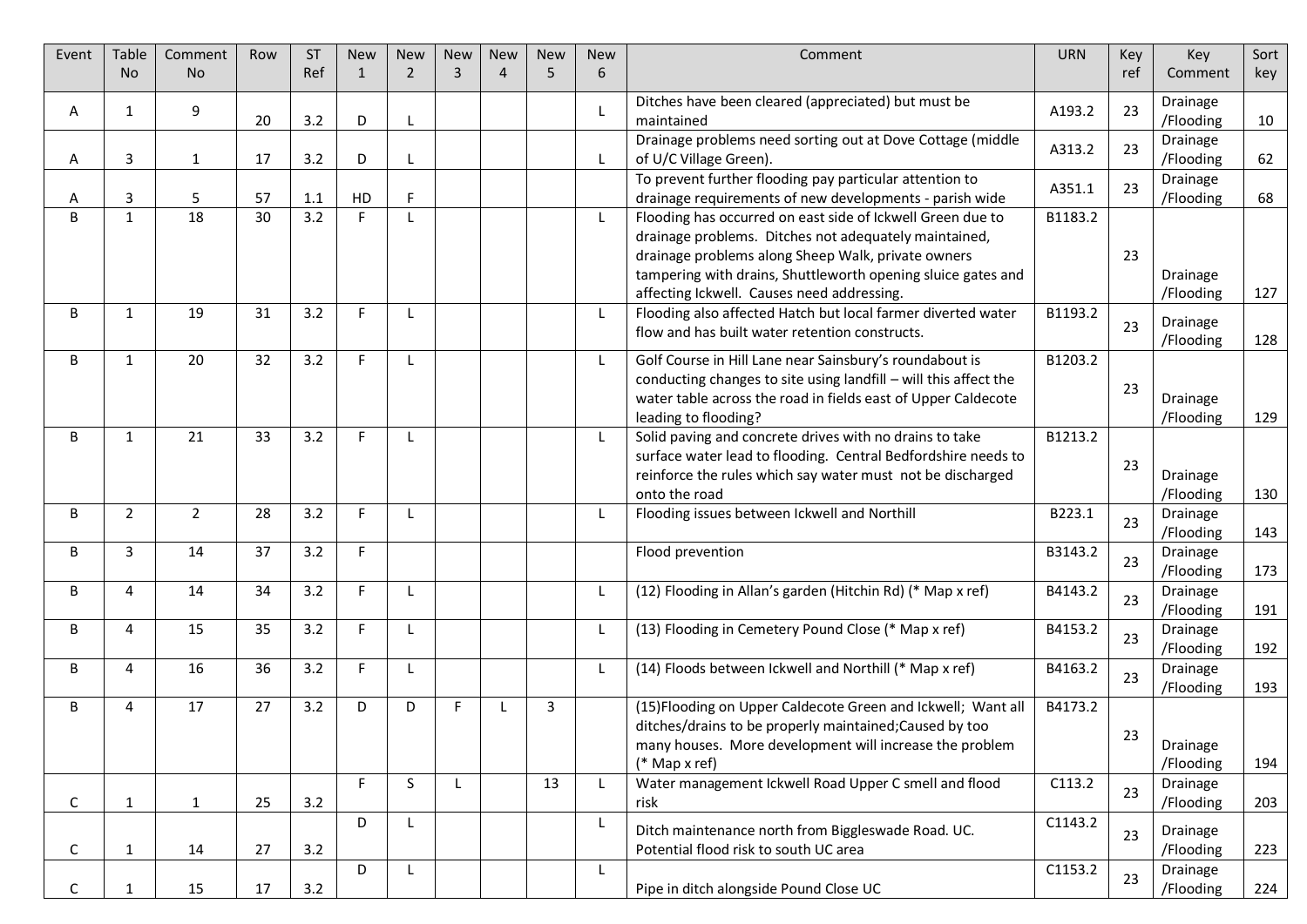| $\mathsf C$  | 1              | 16             | 28  | 3.2 |    |              |   |    |              | Ickwell Green, Sheepwalk floods onto Ickwell Green                                                                                                                                                                        | C1163.2 | 23 | Drainage<br>/Flooding | 225 |
|--------------|----------------|----------------|-----|-----|----|--------------|---|----|--------------|---------------------------------------------------------------------------------------------------------------------------------------------------------------------------------------------------------------------------|---------|----|-----------------------|-----|
| C            | -1             | 18             | 30  | 3.2 | F. | D            | L | 14 |              | Drainage and flooding a major problem in Parish. Survey<br>required                                                                                                                                                       | C1183.2 | 23 | Drainage<br>/Flooding | 227 |
| C            | 3              | 8              | 103 | 3.2 | D  | N            | D | 24 | $\perp$      | Improve linkage and access between Upper Caldecote and<br>Lower Caldecote either upgrade track to byway with clear<br>indication about access, surface maintence and drainage<br>upgrading taking note of bat protection. | C383.1  | 23 | Drainage<br>/Flooding | 275 |
| $\mathsf{C}$ | 3              | 11             | 18  | 3.2 | D  | $\mathbf{I}$ |   |    |              | Flooding causes standing water for 4 or 5 months. Standing<br>water bottom of Biggleswade Rd and Hill Lane. (UC)                                                                                                          | C3113.2 | 23 | Drainage<br>/Flooding | 280 |
| $\mathsf{C}$ | 4              | 10             | 32  | 3.2 | F. | L            |   |    |              | Concerted effort by Northill Parish Council to stop flooding at<br>the Cemetary, which they are aware of                                                                                                                  | C4103.2 | 23 | Drainage<br>/Flooding | 301 |
| D            | $\mathbf{1}$   | 20             |     | 3.2 | D  | $\mathsf{L}$ |   |    |              | Flooding at Dove Cottage, also corner of Ashby Drive                                                                                                                                                                      | D1203.2 | 23 | Drainage<br>/Flooding | 344 |
| D            | 1              | 21             |     | 3.2 | D  | $\mathsf{L}$ |   |    |              | Drains blocked along Hitchin rd                                                                                                                                                                                           | D1213.2 | 23 | Drainage<br>/Flooding | 345 |
| D            | 1              | 22             |     | 3.2 | D  | $\perp$      |   |    |              | Need to prove drainage infrastructure could cope before<br>building more                                                                                                                                                  | D1223.2 | 23 | Drainage<br>/Flooding | 346 |
| E            | 1              | $\overline{7}$ | 4   | 3.2 | D  | F            |   | 3  |              | Drainage systems should be reviewed to see if they are<br>adequate to prevent flooding                                                                                                                                    | E173.2  | 23 | Drainage<br>/Flooding | 357 |
| E.           | 1              | $\overline{7}$ | 5   | 3.2 | F  |              |   | 3  |              | Drainage systems should be reviewed to see if they are<br>adequate to prevent flooding                                                                                                                                    | E173.2  | 23 | Drainage<br>/Flooding | 358 |
| F.           | 1              | 16             |     | 3.2 | E  | $\mathbf{I}$ |   |    |              | Ponds in LC floods around the pond and ditch area onto the<br>fields, which then does not allow access by foot.                                                                                                           | F1163.2 | 23 | Drainage<br>/Flooding | 386 |
| F.           | $\mathbf{1}$   | 17             |     | 3.2 | E  | $\mathbf{I}$ |   |    | $\mathbf{I}$ | Caldecote Green Top end by ditch-track also gets flooded.                                                                                                                                                                 | F1173.2 | 23 | Drainage<br>/Flooding | 387 |
| F.           | 1              | 18             |     | 3.2 | F. | L            |   |    |              | u/c cemetry floods                                                                                                                                                                                                        | F1183.2 | 23 | Drainage<br>/Flooding | 388 |
| G            | 1              | 23             |     | 3.2 | D  | L            |   |    |              | Maintain ditches in the parish particularly on the greens                                                                                                                                                                 | G1233.2 | 23 | Drainage<br>/Flooding | 484 |
| G            | 1              | 24             |     | 3.2 | HD | D            |   |    |              | All new builds should not put additional pressure on already<br>challenged sewage facilities                                                                                                                              | G1243.2 | 23 | Drainage<br>/Flooding | 485 |
| G            | 2              | 19             |     | 3.2 | F  |              |   |    |              | Flooding Dove Cottage, UC and UC Green                                                                                                                                                                                    | G2193.2 | 23 | Drainage<br>/Flooding | 504 |
| G            | 3              | 37             |     | 3.2 | F  |              |   |    |              | Water Lane and the UC Green flood + UC cemetery and<br>corner of Ashby Drive                                                                                                                                              | G2373.2 | 23 | Drainage<br>/Flooding | 546 |
| G            | 3              | 38             |     | 3.2 | D  |              |   |    |              | Important to keep culverts and drains free running                                                                                                                                                                        | G2383.2 | 23 | Drainage<br>/Flooding | 547 |
| J            | 1              | 32             |     | 3.2 | F  |              |   |    |              | Field opposite G&M on west side of Hitchin Rd floods                                                                                                                                                                      | J1323.2 | 23 | Drainage<br>/Flooding | 592 |
| J            | $\overline{2}$ | 50             |     | 3.2 | D  |              |   |    |              | Improve quality of maintenance and coverage of drainage<br>facilities particularly ditches draining villages                                                                                                              | J2503.2 | 23 | Drainage<br>/Flooding | 614 |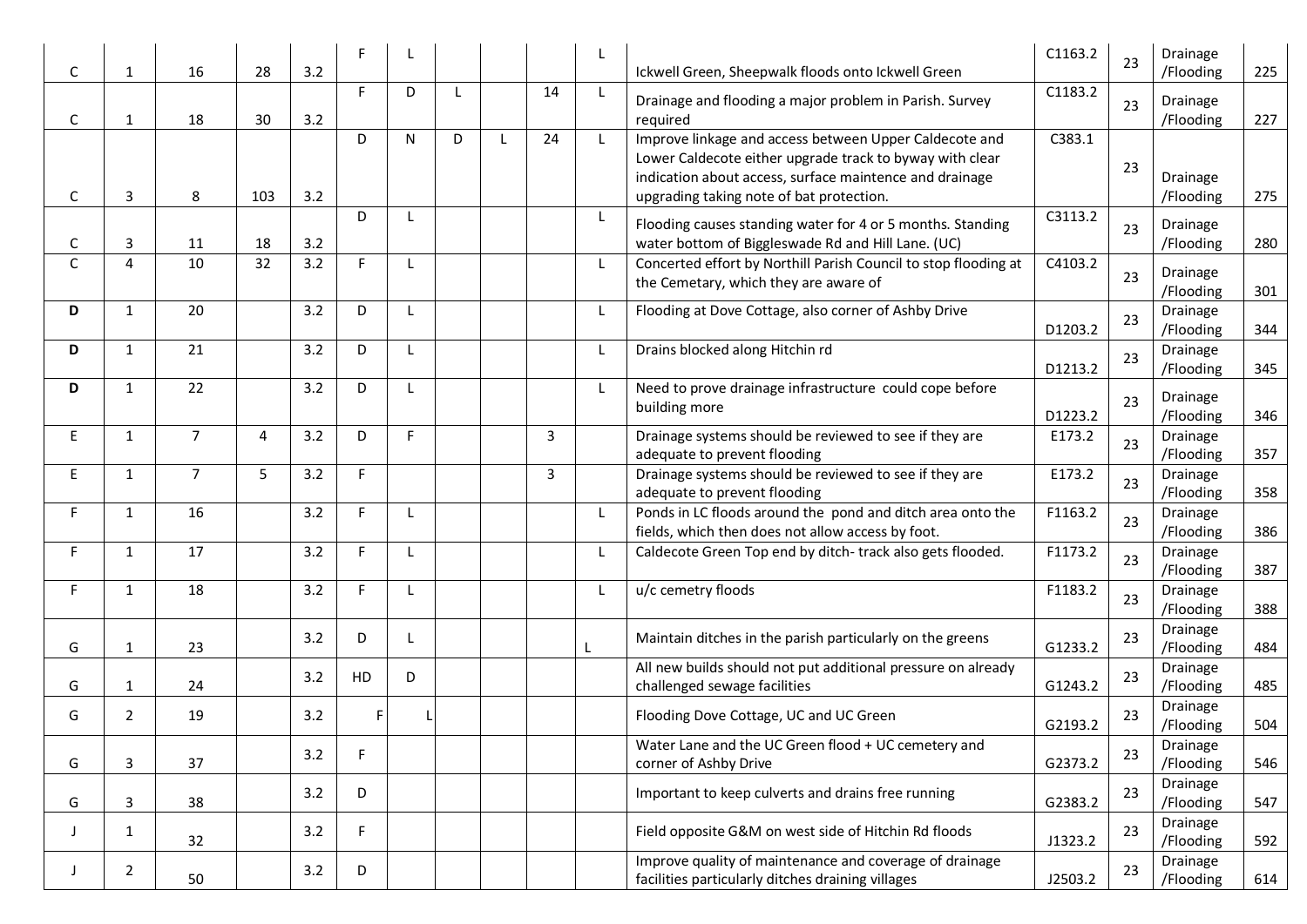|              | 2              | 51           |     | 3.2 | F.           |              |   |                |   | Investigate and plan resolution of flooding problems and<br>sewage issues throughout the Parish, especially in order to<br>accommodate increased flow from further housing<br>development. | J2513.2 | 23 | Drainage<br>/Flooding        | 615 |
|--------------|----------------|--------------|-----|-----|--------------|--------------|---|----------------|---|--------------------------------------------------------------------------------------------------------------------------------------------------------------------------------------------|---------|----|------------------------------|-----|
| $\mathbf{I}$ | $\mathbf{2}$   | 54           |     | 3.2 | F.           |              |   |                |   | Issues, flooding Warden Rd Ickwell, Ickwell/Northill near<br>pumping station                                                                                                               | J2543.2 | 23 | Drainage<br>/Flooding        | 618 |
| Α            | $\overline{2}$ | 8            | 21  | 3.2 | D            | $\mathsf{L}$ |   |                | L | Surface Water: Cemetery; Water lane; Hill Lane corner;<br>behind Sainsburys Petrol Station, road maintenance build<br>culverts, re piping                                                  | A283.2  | 24 | Drainage<br>/Flooding        | 42  |
| A            | 3              | $\mathbf{1}$ | 18  | 3.2 | D            |              |   |                |   | Drainage problems behind new build Biggleswade Rd, U/C                                                                                                                                     | A313.2  | 24 | Drainage<br>/Flooding        | 63  |
| А            | 3              | $\mathbf{1}$ | 19  | 3.2 | D            | L            |   |                |   | Drainage problems on Methodist Church side of Ashby Drive<br>as it meets Biggleswade Rd, U/C                                                                                               | A313.2  | 24 | Drainage<br>/Flooding        | 64  |
| Α            | 3              | 4            | 16  | 3.2 | D            |              |   |                |   | U/C Maintain and clear out all gulleys which carry surface<br>water more frequently than at present.                                                                                       | A343.2  | 24 | Surface<br>water<br>flooding | 67  |
| C            | 1              | 9            | 16  | 3.2 | D            | $\mathsf{L}$ |   |                |   | Surface water drainage flooding Warden Road Ickwell.                                                                                                                                       | C193.2  | 24 | Drainage<br>/Flooding        | 216 |
| С            | 1              | 12           | 26  | 3.2 | F.           | L            |   |                | L | Surface water flooding opposite GM Growers UC                                                                                                                                              | C1123.2 | 24 | Drainage<br>/Flooding        | 220 |
| $\mathbf{I}$ | $\mathbf{2}$   | 52           |     | 3.2 | F.           |              |   |                |   | Issues, surface water flooding West of Hitchin Rd UC.                                                                                                                                      | J2523.2 | 24 | Drainage<br>/Flooding        | 616 |
| С            | $\mathbf{1}$   | 10           | 55  | 3.2 | <b>FW</b>    | D            | L | 17             | L | Foul water drainage problem Biggleswade Rd east UC near<br>new housing. Flooding.                                                                                                          | C1103.2 | 25 | Drainage<br>/Flooding        | 217 |
| C            | 1              | 11           | 22  | 3.2 | D            | L            |   | 18             | L | Foul water drainage problem (smell) Ickwell Rd UC                                                                                                                                          | C1113.2 | 25 | Drainage<br>/Flooding        | 218 |
| С            | 1              | 11           | 56  | 3.2 | <sub>S</sub> | D            |   | 18             |   | Foul water drainage problem (smell) Ickwell Rd UC                                                                                                                                          | C1113.2 | 25 | Drainage<br>/Flooding        | 219 |
| C            | $\mathbf{1}$   | 13           | 23  | 3.2 | D            | L            |   | 19             | L | Foul water drainage flooding Northill Road, Ickwell.                                                                                                                                       | C1133.2 | 25 | Drainage<br>/Flooding        | 221 |
| C            | 1              | 13           | 57  | 3.2 | <b>FW</b>    | D            |   | 19             |   | Foul water drainage flooding Northill Road, Ickwell.                                                                                                                                       | C1133.2 | 25 | Drainage<br>/Flooding        | 222 |
| Α            | 1              | 8            | 83  | 3.2 | <sub>S</sub> |              |   |                |   | Sewerage issues a concern- smells at Caldecote Crossroads<br>and B'wade Rd                                                                                                                 | A183.2  | 26 | Drainage<br>/Flooding        | 9   |
| A            | 3              | $2^{\circ}$  | 81  | 3.2 | S            |              |   |                | L | U/C Pumping station across A1 (Tingey's Corner) breaks down<br>in prolonged wet weather - needs replacing or upgrading                                                                     | A323.2  | 26 | Sewage<br>smells             | 65  |
| A            | 3              | 3            | 82  | 3.2 | S            |              |   |                |   | U/C Smells outside Oaklands on Ickwell Rd, Caldecote -<br>sewerage                                                                                                                         | A333.2  | 26 | Drainage<br>/Flooding        | 66  |
| C            | 3              | 12           | 124 | 3.2 | S            | $\mathsf{L}$ |   |                | L | Sewage smell. (UC near cross-roads and opp Woodlands N<br>B'wade rd UC)                                                                                                                    | C3123.2 | 26 | Drainage<br>/Flooding        | 281 |
| C            | 3              | 13           | 19  | 3.2 | D            |              |   | $\overline{2}$ |   | General overview of water disposal and sewage disposal<br>within the parish.                                                                                                               | C3133.2 | 26 | Drainage<br>/Flooding        | 282 |